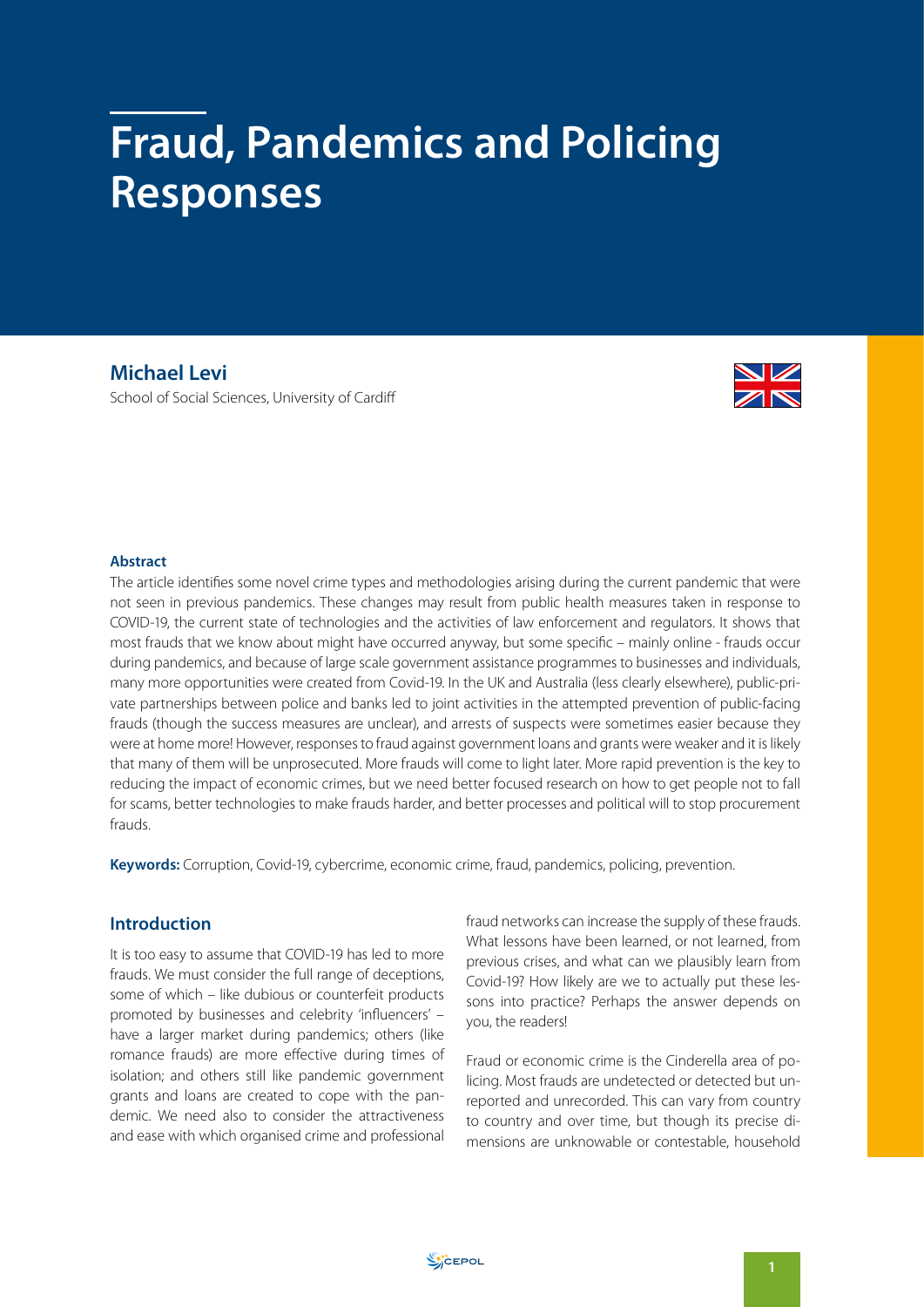and business crime surveys can and in some European countries do measure some dimensions of it (Levi & Burrows, 2008; Levi, 2017; ONS, 2020). The elapsed time from a fraud beginning to its formal detection and successful bringing to justice can take many years or even never happen at all. Large internal frauds and corruption usually take longer to appear and also to investigate and prosecute than volume frauds like payment card frauds and romance scams. So we need to be aware that what we see in front of us only tells part of the story.

Changes in monitoring and policing or regulatory responses might be responsible for changes in official data, so we cannot assume that changes in reported or recorded 'fraud rates' are real reflections of underlying frauds. Likewise, the pandemic alters the shape of official responses. On the one hand, there may be less police investigation due to constraints on transport and face-to-face working: but some law enforcement agencies (e.g. the City of London police) have used the opportunity to make arrests, which have become more efficient since many suspects are at home during lockdown. The hacking (initially by the French) of encrypted criminal communications like Encrochat <sup>1</sup>or the planting (mainly by Australians and Americans) of pseudo-encrypted apps like ANOM might had more impact on fraud and other economic crimes if the hardware and software had been distributed beyond drug trafficking networks<sup>2</sup>. But these technological breakthroughs coincided with the pandemic - they were not caused by it. There also remain some contestable issues within and outside the EU: when do homeopathic and prescription 'cures' for which there is no good scientific evidence become 'criminal deceptions' under separate national legislation? Finally, the article reviews what can be learned from law enforcement and other responses to economic crimes during the Covid-19 pandemic.

## **Fraud during the coronavirus pandemic**

The patterns and levels of fraud should be seen against the backdrop of the general economy and patterns of economic and social life. We know that many people find it difficult to distinguish between real and nominal interest rates, but when nominal interest rates are very low as they have been just before and during COVID-times, offers of higher returns from markets (including cryptocurrencies) become even more attractive, especially when fake reassurances are given about what the funds will be invested in and whether the firm is authorised.

The shift towards the use of online platforms and teleworking during the 2019-21 pandemic has underlined the opportunities to offenders (including 'undermining' opportunities) as well as to business and Working from Home provided by digital technologies. As was already the case before, access to such opportunities has varied substantially within and across countries. Eurostat data show large EU MS variations in rates of online access and e-commerce.<sup>3</sup> The rise in ransomware attacks has also generated more political, law enforcement and corporate concern, though their connection with the pandemic is only occasional, via Phishing or Business Email Compromise to freeze and lock up business IT systems, which has been growing fast during home working. Worldwide corporate spending on online security is expected to hit \$150bn in 2021, compared with \$113bn in 2018.<sup>4</sup> but data on the specific European dimensions of this are unavailable.5

Quantification of the scale is hampered by a number of factors. First there is the problem of what we count and in what area. ENISA has focussed on costs to SMEs and to Critical National Infrastructure, and so too will the new Joint Cyber Unit, established by the European Commission. In my judgment, a much broader range of and set of sources for economic crime data against individuals, business and government is available from the UK, the Netherlands and Sweden than elsewhere, but there is the problem of determining the causal relationship between the pandemic and those frauds that

<sup>1</sup> [https://www.computerweekly.com/news/252499785/French](https://www.computerweekly.com/news/252499785/French-legal-challenge-over-EncroChat-cryptophone-hack-could-hit-UK-prosecutions)[legal-challenge-over-EncroChat-cryptophone-hack-could](https://www.computerweekly.com/news/252499785/French-legal-challenge-over-EncroChat-cryptophone-hack-could-hit-UK-prosecutions)[hit-UK-prosecutions](https://www.computerweekly.com/news/252499785/French-legal-challenge-over-EncroChat-cryptophone-hack-could-hit-UK-prosecutions); [https://www.thetimes.co.uk/article/](https://www.thetimes.co.uk/article/the-encrochat-bust-how-police-hacked-the-secret-gangster-messaging-network-mjvh3xlxw) [the-encrochat-bust-how-police-hacked-the-secret-gangster](https://www.thetimes.co.uk/article/the-encrochat-bust-how-police-hacked-the-secret-gangster-messaging-network-mjvh3xlxw)[messaging-network-mjvh3xlxw.](https://www.thetimes.co.uk/article/the-encrochat-bust-how-police-hacked-the-secret-gangster-messaging-network-mjvh3xlxw)

<sup>2</sup> Some network members would have been involved in economic crimes, and perhaps all in money laundering because all major crime groups require at least some proceeds to be laundered.

<sup>3</sup> [https://ec.europa.eu/eurostat/statistics-explained/index.](https://ec.europa.eu/eurostat/statistics-explained/index.php?title=Digital_economy_and_society_statistics_-_households_and_individuals) php?title=Digital\_economy\_and\_society\_statistics -\_house[holds\\_and\\_individuals](https://ec.europa.eu/eurostat/statistics-explained/index.php?title=Digital_economy_and_society_statistics_-_households_and_individuals)

<sup>4</sup> [https://www.gartner.com/en/newsroom/press-releases/2021-](https://www.gartner.com/en/newsroom/press-releases/2021-05-17-gartner-forecasts-worldwide-security-and-risk-managem) [05-17-gartner-forecasts-worldwide-security-and-risk-managem](https://www.gartner.com/en/newsroom/press-releases/2021-05-17-gartner-forecasts-worldwide-security-and-risk-managem)

<sup>5</sup> For a broader discussion of crime risks and threats, see Europol, 2021; and for a recent popular analysis, Reitano & Shaw, 2021. For early analyses of cybercrimes, see Buil-Gil et al., 2020; Vu et al., 2020; and Horgan et al., 2020.)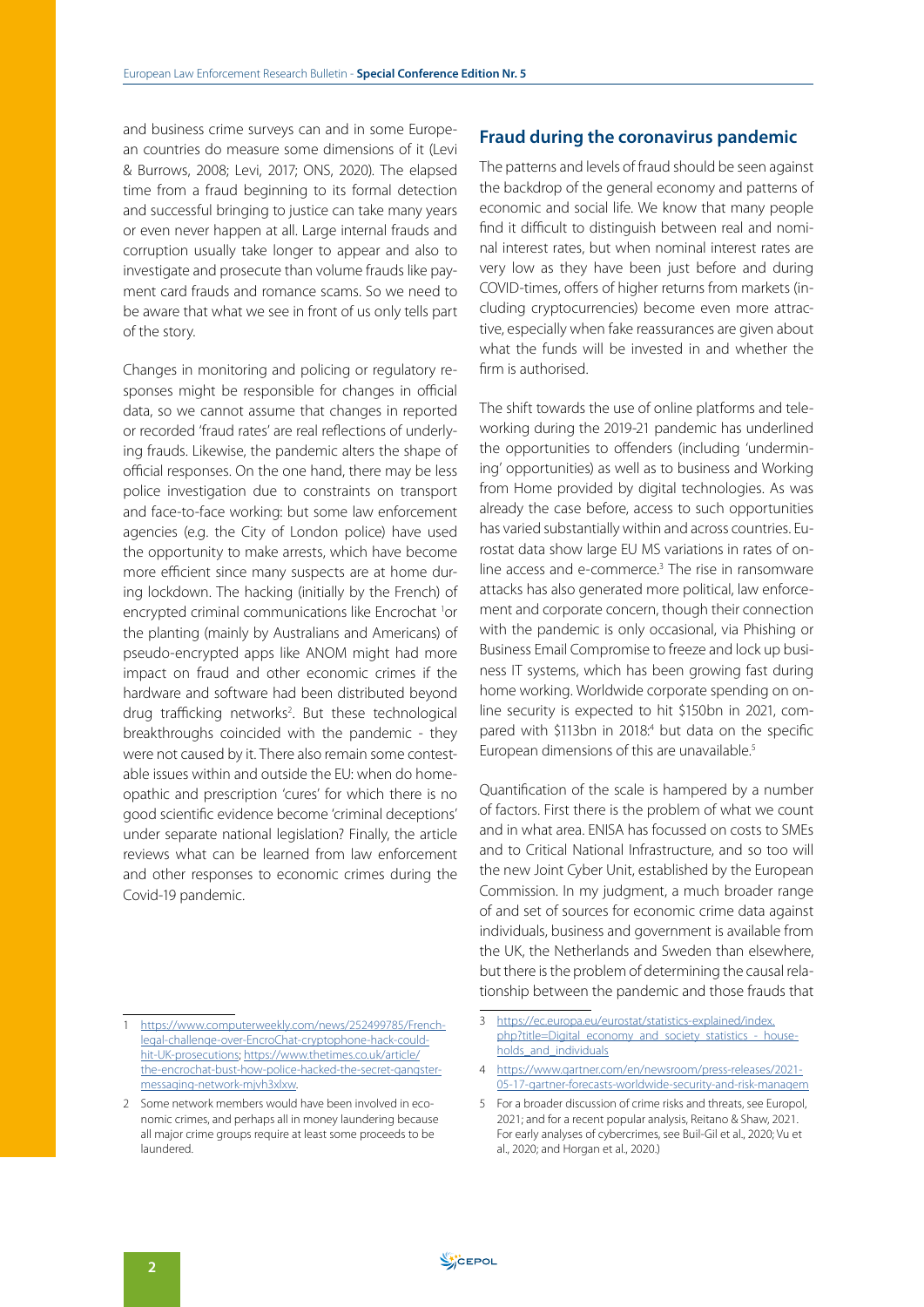*are* detected during or after it. The disruption caused to business operations often simply results in existing frauds being uncovered, so we need to look at when those frauds happened. During the pandemic, many companies that normally would have failed were artificially supported by government payments, resulting in numbers entering external administration declining. Once government support payments decline or end, we can expect that these numbers will increase considerably, but much depends on the staffing resources, competence and incentives to follow things up and classify them as 'crimes'. Even before the pandemic, concern was expressed in the United Kingdom about the potential abuse of pre-pack administration to enable directors (in their own names or in those of nominees) to repurchase the assets from their businesses cheaply and walk away from their corporate debts, rising again like a phoenix from the flames (Levi, 2008).

# **Typologies of fraud during the coronavirus pandemic**

## **Consumer scams**

As the coronavirus pandemic spread from 2019 and into 2021, social distancing measures required most working and non-working people to remain in their homes, leading to intense reliance on digital technologies to work, to save/invest/transfer funds and to communicate with families and friends outside their homes. This created substantial opportunities for individuals to commit online fraud and to be victimised on a widespread scale (Europol, 2020, 2021; Walker, 2020). Cybersecurity problems have also arisen due to homebased workers not adhering adequately to business cybersecurity policies, such as user authentication protocols, as well as improper sharing of sensitive corporate data with unauthorised family members and others.

As time went on, ongoing working from home and social restrictions led to a boom in pet ownership.6 This stimulated a wave of frauds about the breeding histories of animals, and scams on those who had lost pets or had them stolen and advertised for their return. The UK National Cyber Security Centre (NCSC, 2020) has noted phishing and malware related to health advice, contact tracing, funds and rebates, and fake goods and services—from PPE to disinfecting driveways.

Bereavement scammers have targeted families organising funerals by purporting to be from their local authority's bereavement services team and asking for credit card details to pay the funeral director. Families are told that the funeral will be cancelled if they do not pay immediately. Some e-commerce sites that arose in 2020 offered a range of extraordinary products for sale (see Keller & Lorenz, 2020).

Consumer protection organisations across the globe began receiving complaints and notifications from victims of these scams, with substantial losses being suffered. In the UK, as early as 6 March 2020, the National Fraud Intelligence Bureau [reported at least 21](https://www.usnews.com/news/world/articles/2020-03-06/coronavirus-fraud-uk-victims-lose-800-000-pounds-in-scams)  [confirmed cases of coronavirus-related fraud,](https://www.usnews.com/news/world/articles/2020-03-06/coronavirus-fraud-uk-victims-lose-800-000-pounds-in-scams) with victims losing more than £800,000. Half of these reports were made by victims who tried to purchase large orders of surgical masks from fraudulent merchants who took their money but did not deliver product of the right quality. The others included victims of various fake website phishing attacks. In March 2020, Operation Pangea XIII was conducted by police, customs and health regulators from 90 countries, all aiming to prevent illicit online sales of medicines and medical products. Counterfeit face masks and unauthorised antiviral medications were all seized under the operation. Counterfeit medicines and vaccinations were sometimes investigated in collaboration with Europol<sup>7</sup> In 2020, the NCSC (2020) scanned more than 1.4m National Health Service IP endpoint addresses for vulnerabilities, leading to the detection of 51,000 indicators of compromise. It also worked with international allies in the Global North to raise awareness of the threat to vaccine research, particularly from Russian cyber actors with intelligence service connections (NCSC, 2020, p.20).

The range of adaptations of conventional scams to the pandemic environment has been extensive, with criminals developing scams involving PPE and fake cures, domestic pet scams, employment scams, investment frauds, travel refund and insurance scams, and a variety of phishing attacks, identity crimes and ransomware threats involving COVID-19 scenarios, sometimes impersonating contact tracing officials to obtain personal and banking information. There have also been reports of false charity scams and phishing emails claiming to provide important information regarding the latest

<sup>6</sup> e.g. [https://www.pfma.org.uk/news/pfma-confirms-dramat](https://www.pfma.org.uk/news/pfma-confirms-dramatic-rise-in-pet-acquisition-among-millennials)[ic-rise-in-pet-acquisition-among-millennials](https://www.pfma.org.uk/news/pfma-confirms-dramatic-rise-in-pet-acquisition-among-millennials).

see [https://www.europol.europa.eu/activities-services/staying](https://eur03.safelinks.protection.outlook.com/?url=https%3A%2F%2Fwww.europol.europa.eu%2Factivities-services%2Fstaying-safe-during-covid-19-what-you-need-to-know&data=04%7C01%7CLevi%40cardiff.ac.uk%7C015a16bf53f14e27997108d942b1260b%7Cbdb74b3095684856bdbf06759778fcbc%7C1%7C0%7C637614150885292202%7CUnknown%7CTWFpbGZsb3d8eyJWIjoiMC4wLjAwMDAiLCJQIjoiV2luMzIiLCJBTiI6Ik1haWwiLCJXVCI6Mn0%3D%7C1000&sdata=qegpWNBQXkYGC%2Fvhx0DH2ZWoHZEuVjBlO%2Fe2abZKY1k%3D&reserved=0)[safe-during-covid-19-what-you-need-to-know;](https://eur03.safelinks.protection.outlook.com/?url=https%3A%2F%2Fwww.europol.europa.eu%2Factivities-services%2Fstaying-safe-during-covid-19-what-you-need-to-know&data=04%7C01%7CLevi%40cardiff.ac.uk%7C015a16bf53f14e27997108d942b1260b%7Cbdb74b3095684856bdbf06759778fcbc%7C1%7C0%7C637614150885292202%7CUnknown%7CTWFpbGZsb3d8eyJWIjoiMC4wLjAwMDAiLCJQIjoiV2luMzIiLCJBTiI6Ik1haWwiLCJXVCI6Mn0%3D%7C1000&sdata=qegpWNBQXkYGC%2Fvhx0DH2ZWoHZEuVjBlO%2Fe2abZKY1k%3D&reserved=0) [https://www.](https://www.europol.europa.eu/newsroom/news/how-criminals-profit-covid-19-pandemic) [europol.europa.eu/newsroom/news/how-criminals-profit-cov](https://www.europol.europa.eu/newsroom/news/how-criminals-profit-covid-19-pandemic)[id-19-pandemic](https://www.europol.europa.eu/newsroom/news/how-criminals-profit-covid-19-pandemic)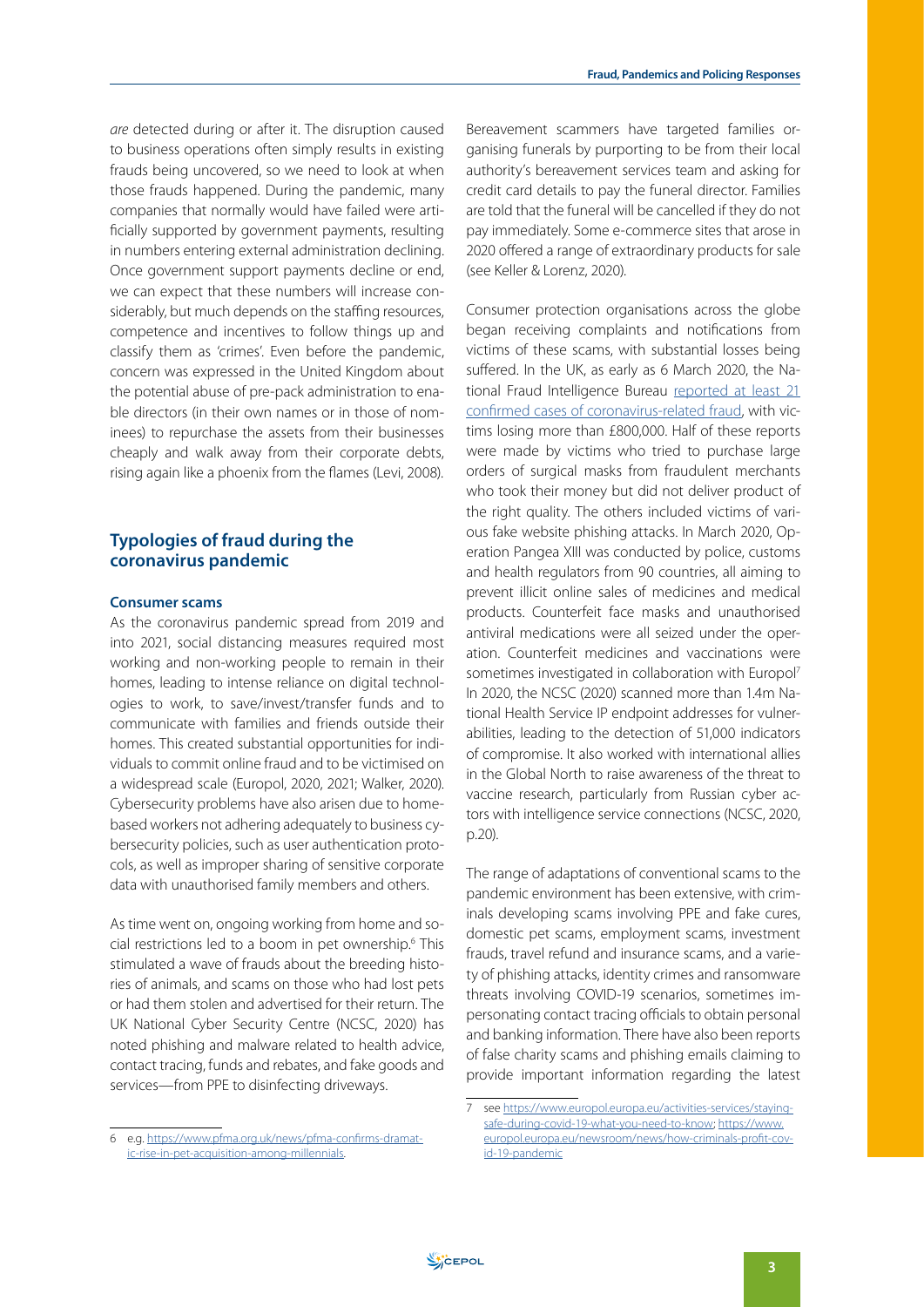coronavirus updates, local testing stations, potential cures, cheap medical products or working from home. In addition to attempts by airlines themselves to disincentivise air ticket repayments, there have also been reports of ticket refund fraud due to travel restrictions, romance fraud, charity fraud and financial loan fraud (Action Fraud, 2020). Online loan sharking now has a higher success rate as unemployment and the global economic downturn caused by the pandemic has left many indebted and impoverished (Felbab-Brown, 2020).

Some COVID-19-related frauds have involved pure cyber-dependent activities. Many coronavirus-related domains have also been registered by cybercriminals, leading officials to warn users to not open attachments or click on links in emails coming from so-called informational websites. For example, a Twitter user, @dustyfresh, published a web tracker that found 3,600 coronavirus and COVID-19-related hostnames created in the preceding 24 hours (Ruiz, 2020). RiskIQ (2020), a US-based cybersecurity company, tracked more than 13,000 suspicious coronavirus-related domains over a weekend, with more than 35,000 new domains discovered the following day. Technology has also facilitated the sale of medical supplies and PPE during the coronavirus pandemic. A caveat is in order: data on fake availability tell us little about market size of fakes as a *proportion* of products purchased. The UK NCSC has identified CEO-simulating requests for remote staff to purchase Google Play cards and Microsoft-simulating requests to change office VPNs: these *could* have occurred before the pandemic, but were more credible to staff during it. It is not known how many people fell for this scam and what the impacts were. Business email compromise scams have become common throughout Europe.

Many Romance scams used Covid-19 as a rationale, but most fraud cases had nothing directly to do with the pandemic directly, though vulnerability might be increased by physical isolation from family and friends. In the year to April 2021, the City of London police stated that 5,039 investment fraud reports involving over £63m losses nationally referred to a social media platform as part of the medium for the scam, with 44.7 per cent of reports stating the fake commodity they had been scammed into investing in was a type of cryptocurrency. In the reports, Instagram was the most referenced platform (35.2 per cent), followed by Facebook (18.4 per cent). The national fraud reporting body Ac-

tion Fraud received over 500 investment fraud reports which made reference to a bogus celebrity endorsement, with losses reaching over £10m in 2020-21.8

The national reporting system for phishing emails which began April 2020 was used heavily and in a sustained way.<sup>9</sup> Though the longer-term prevention and deterrent effects of the 'whack-a-mole' approach are as yet unknown, as of 31 May 2021, the number of reports received by NCSC in just over a year stand at more than 6,100,000, and over 45,000 scams and 90,000 URLs were removed, including over 300,000 malicious URLs linking to faked celebrity-endorsed investment schemes which are not specifically linked to the pandemic.

The extent to which these are 'excess scams' (by analogy with 'excess deaths') is hard to identify, especially at this early stage. However, they demonstrate the rapidity with which at least some criminals are able to adapt the narratives on which to hang their deceptions. They also show the imperfect (and largely unresearched) impact that regular warnings in the media and policing interventions have had in stopping victims from falling for them (for which assessment we need to know what the counterfactuals would be).

### **Payment card fraud**

At the beginning of the Pandemic, there were predictions of a boom in frauds of various types. How did that work out? We need first to distinguish between short term and longer term frauds, with differential rates of visibility. First among these are payment card frauds. Unfortunately, the most recent card fraud statistics for SEPA published by the European Central Bank are for 2018 (ECB, 2020), so they are not helpful at all for analysing the impact of Covid-19: they will not be until they are published in 2020 and 2023! We must therefore rely on private sector firms' data, of which the fullest and most recent are in the UK (UK Finance, 2021). In fact, the UK led in reducing card fraud losses in Europe<sup>10</sup>, though its rate of card fraud per Euro spent is the highest, followed by France, Denmark, Sweden and Spain. Whilst Europe had a €62m reduction in payment card fraud losses for 2020, this was driven by the UK with a £46M (€69M) reduction and Denmark with a €20M reduction, mostly in card-notpresent fraud. Only 5 of the 18 countries contained with-

<sup>8</sup> [https://www.cityoflondon.police.uk/news/city-of-london/](https://www.cityoflondon.police.uk/news/city-of-london/news/2021/may/new-figures-reveal-victims-lost-over-63m-to-investment-fraud-scams-on-social-media/) [news/2021/may/new-figures-reveal-victims-lost-over-63m-to](https://www.cityoflondon.police.uk/news/city-of-london/news/2021/may/new-figures-reveal-victims-lost-over-63m-to-investment-fraud-scams-on-social-media/)[investment-fraud-scams-on-social-media/](https://www.cityoflondon.police.uk/news/city-of-london/news/2021/may/new-figures-reveal-victims-lost-over-63m-to-investment-fraud-scams-on-social-media/)

<sup>9</sup> Author interviews.

<sup>10</sup> <https://www.fico.com/europeanfraud/>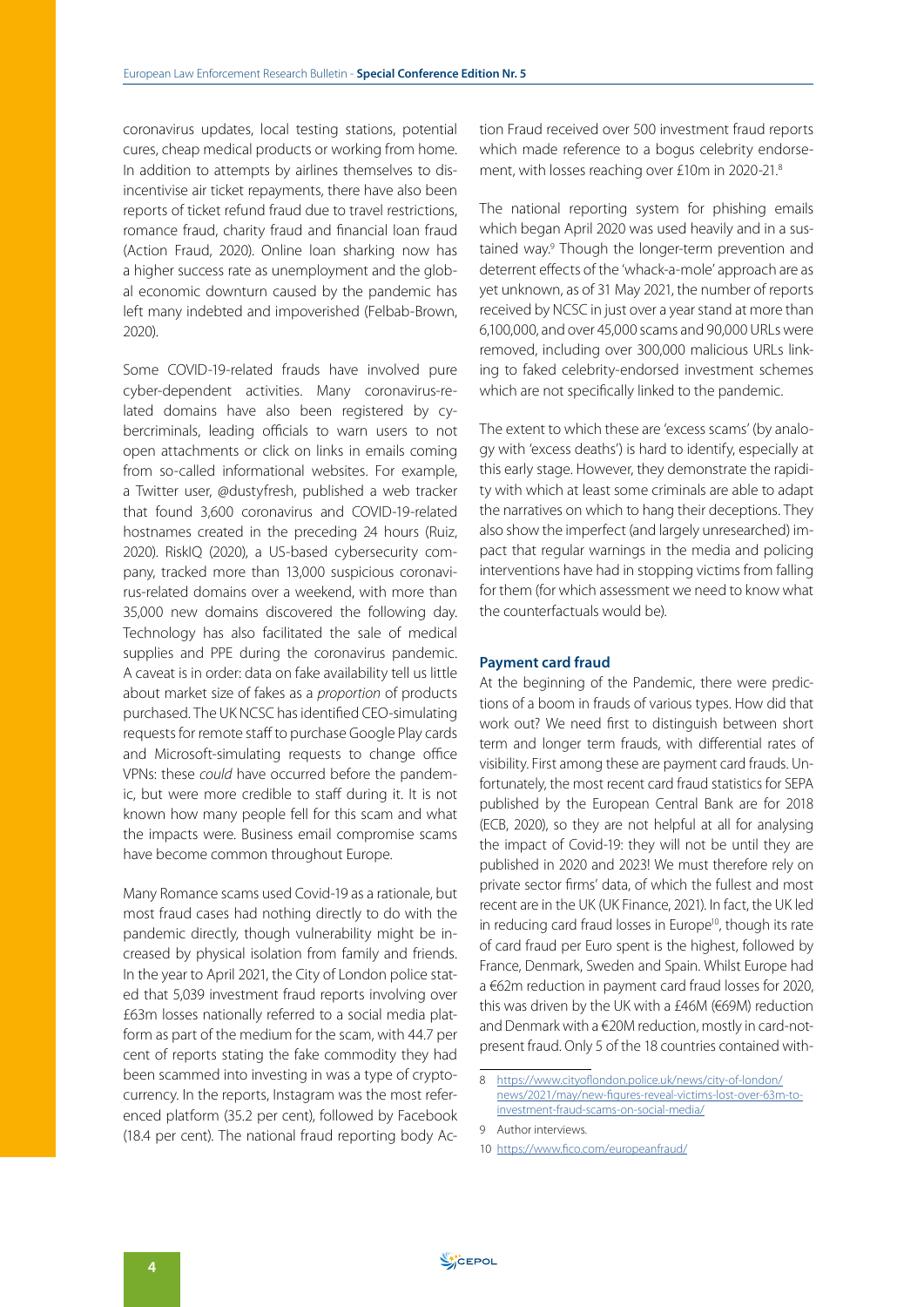in the FICO study had card fraud reduced. At the other end of the scale, Norway posted the largest increase. France, Poland and Germany showed ongoing increases in losses, but these were not large figures in relation to the volume of business. Turkey, Spain and the Czech Republic all showed a relatively flat trend through 2020.

Throughout 2020, social engineering has been used to make use of the global pandemic to trick unsuspecting users into providing funds or information to criminals. However, the COVID-19 pandemic has led to a fall in contactless card and cheque fraud in 2020 as the lockdown restrictions reduced opportunities for criminals to commit these types of scams. Cases of fraud on lost and stolen cards have also fallen significantly due to the restrictions in movement as a result of the pandemic, though push payment scams in which criminals trick their victims into sending money directly from their account to an account which the criminal controls have increased (UK Finance 2021, pp. 12, 20). Whilst losses have been decreasing, the number of confirmed cases – accounts, not individuals - has increased during 2020, rising by four per cent to 2,835,622 cases after a five per cent rise the previous year. This demonstrates that cases are being spotted and stopped by card issuers more quickly, with a lower average loss per case (£381 in 2010 down to £226 in 2019 and £203 in 2020).

## **Cash use**

In the first half of 2020, the COVID-19 pandemic led to reduced reliance on cash in order to limit the risk of contracting the virus by handling currency. To minimise these risks, the use of contactless payment cards has been promoted and increased limits on them before PIN has to be used. In the UK, contactless fraud on payment cards and devices remains low with £16m of losses during 2020, on spending of £9.46b over the same period (UK Finance, 2021). In less than a year since contactless limits increased across Europe to cope with the pandemic, Visa processed one billion additional PIN-free transactions<sup>11</sup>

## **Economic stimulus fraud**

Some types of fraud have a clear, causal relationship to the onset of the pandemic and the associated economic crisis. The clearest examples of this relate to dishonest attempts to obtain government economic stimulus funding, and payments made to support individuals who have lost jobs during the pandemic.

#### **Stimulus payment fraud in the United Kingdom**

At the time of writing, the United Kingdom has not published data on the extent of COVID-19 stimulus fraud. In the United Kingdom, stimulus programs include the Coronavirus Job Retention Scheme and Bounce Back Loan Scheme for businesses. Workers covered by the Job Retention (Furlough) Scheme were not permitted to work for their employer while on the scheme, but some did. The government created a fraud reporting line to detect cases of fraud and error, and by 11 August 2020, 7,791 reports of alleged fraud had been made to the government (Rodger 2020), rising later (National Audit Office, 2020a, b; 2021a, b). There continued to be potential for employers to pressure furloughed employees to work for them covertly without pay or for only partial payment, since the government was paying most of their salaries.

In addition to the Job Retention Scheme, which had paid £64 billion by May 2021, the UK government provided so-called Bounce Back Loans that enable eligible business to apply for a 100 percent, state-backed loan of up to £50,000 per business, with no interest charged or repayments due during the first 12 months. By end May 2021, the UK government had backed loans of nearly £80 billion to businesses ([https://www.gov.uk/](https://www.gov.uk/government/news/final-covid-loans-data-reveals-80-billion-of-government-support-through-the-pandemic) [government/news/final-covid-loans-data-reveals-80](https://www.gov.uk/government/news/final-covid-loans-data-reveals-80-billion-of-government-support-through-the-pandemic) [billion-of-government-support-through-the-pandem](https://www.gov.uk/government/news/final-covid-loans-data-reveals-80-billion-of-government-support-through-the-pandemic)[ic\)](https://www.gov.uk/government/news/final-covid-loans-data-reveals-80-billion-of-government-support-through-the-pandemic).

It has been alleged that loans have been provided with inadequate due diligence by banks and that some businesses have used funds for non-business purposes. Loans are also thought to have been provided to dormant or illegitimate businesses that are likely never to make repayments, and multiple payments made to the same applicant. Fraudsters have taken over business premises which were or are unoccupied. The fraudster targets these empty properties using a recently set up company for the purpose of making a grant claim and provides false lease agreements (containing the correct landlord details), utility bills and bank statements.

## **Corruption in procurement**

Risks of corruption arising from the pandemic are likely to be significant, but they will take time to emerge and may often be 'explained away' as merely short-circuiting procedural rules. Pressures were placed on public officials to undertake procurement on a wide scale at speed to ensure that essential supplies such as Per-

<sup>11</sup> [https://www.visa.co.uk/about-visa/newsroom/press-releas](https://www.visa.co.uk/about-visa/newsroom/press-releases.3088603.html)[es.3088603.html](https://www.visa.co.uk/about-visa/newsroom/press-releases.3088603.html)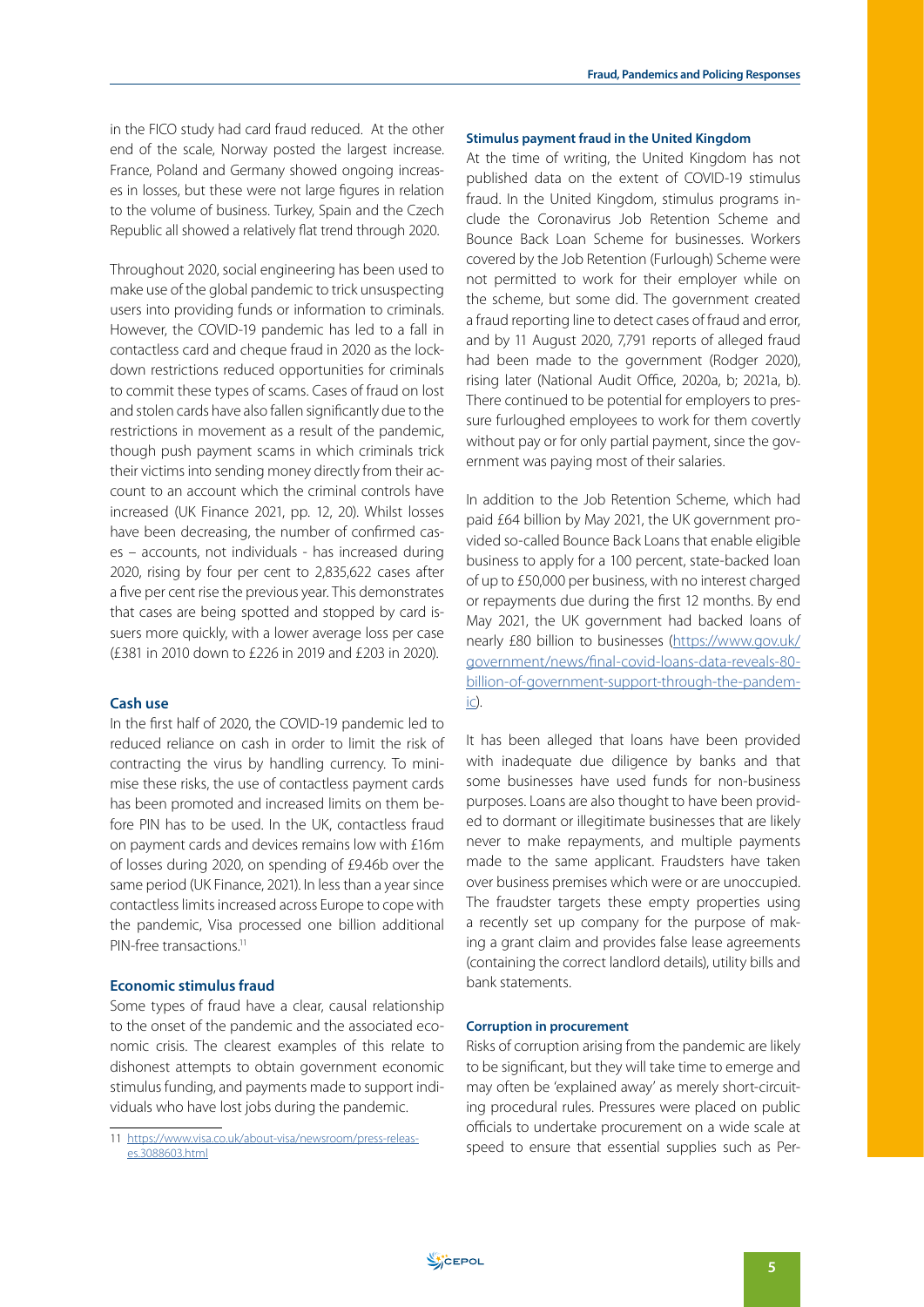sonal Protection Equipment, ventilators, vaccines and IT supplies for remote working were provided quickly. Although some procurement has managed to follow conventional risk-management policies appropriately, weaknesses in some processes used to speed up purchasing have been revealed, allowing for fraud and corruption and VIP-preferential opportunities to be exploited. Crowd-funded legal action has led to some of these arrangements being heavily criticised by the English courts in 2021 [\(https://goodlawproject.org/\)](https://goodlawproject.org/); others may keep the new European Public Prosecutor's Office busy in 22 MS: Hungary, Poland and Sweden have decided not to join the EPPO. Denmark and Ireland have opted out of all measures.

# **Best practice in preventing economic crimes**

How, then, can governments, police, business and the community take action to minimise the risks of economic crime and fraud during pandemics? Some solutions are well known, already in use, but not fully implemented, while others remain to be developed.

## **Establishing and maintaining public sector fraud controls**

Ongoing reviews need to be undertaken of national fraud control systems to ensure that they remain fit-forpurpose during times of economic shocks and pandemics. The lessons for fraud control that have been learnt during previous pandemics need to be understood and taken into account as fraud risk assessments are undertaken and fraud control plans revised.

In the UK, the government released its functional standard on countering fraud in October 2018, which sets out the expectations for the management of fraud, bribery and corruption risk in government organisations. 123 public bodies have adopted the standard (Cabinet Office, 2020), though the standard needs to be translated into action to have any effects. Specific principles for effective fraud control in response to pandemic threats are outlined, including using fraud risk assessments, having consistent data management systems in place, ensuring that funds paid incorrectly can be recovered, identifying applicants effectively, using cross-entity data-matching tools, and developing post-event assurance processes (Government Counter Fraud Function, 2020).

In addition, ongoing national pandemic planning exercises by government disaster management entities need to include risks of economic crimes and fraud – and provisions for their policing - as part of the response measures needed to deal with pandemics. Too often, fraud risk assessments only occur after a disaster, once many incidents of fraud have been detected and assessed—sometimes long after the event.

## **Monitoring fraud risks**

It is also important to have adequate fraud monitoring and testing programs in place that are detailed enough to detect new instances of fraud during a pandemic, *as soon as they arise*. In the United Kingdom, police recorded crime statistics show between April 2019 and April 2020, fraud and computer misuse crimes fell by 16 percent. A general public telephone survey showed comparisons between the United Kingdom's lockdown period of April and May 2020 and the preceding two months showed an eight percent decline in fraud and a 57 percent increase in computer misuse incidents (Office of National Statistics, 2020); but later comparisons of the years to December 2020 showed very modest fraud differences year on year (Office of National Statistics, 2021). Data from police-run Action Fraud (2020) showed a 38% increase in "online shopping and auctions" fraud in the latest year (86,984 offences), plausibly from the increase in online shopping because of shop closures and fears of shopping during national lockdowns. The data also showed a 68% decrease in "ticket" fraud (2,532 offences), plausibly attributable to cancellation of live music events. "Hacking – social media and email" saw a 26% increase from 11,101 to 14,004 offences and "computer viruses and malware" saw a 30% increase from 5,536 to 7,192 offences between the years ending December 2019-2020.

One of the features of the coronavirus pandemic was the quick action taken by fraudsters to exploit opportunities created by the pandemic. Consumer scams using COVID-19 scenarios were developed as soon as the virus became apparent and frauds targeting government relief and stimulus programs also began as soon as these programs were implemented. Having effective real-time monitoring of fraud trends is essential to limit the extent to which opportunities for fraud are exploited. Reducing the *scale* of frauds and the amount of time available to spend or hide the proceeds is important, even if the *number* of frauds is not reduced.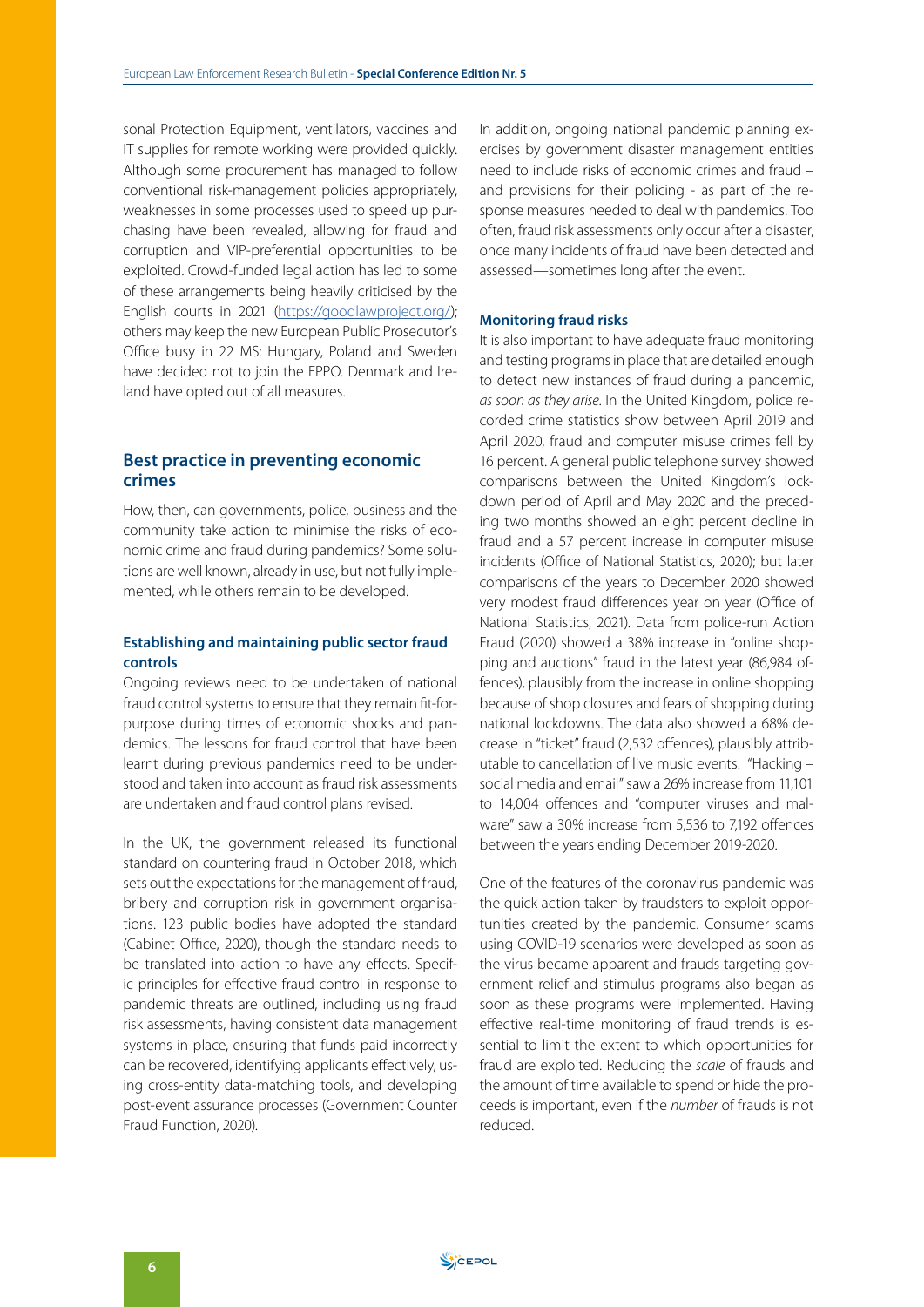#### **Enhancing technology**

Technological 'solutions' also need to be developed and implemented prior to pandemics taking hold. The NCSC (2021) noted that more than 11,000 UK-government-themed phishing campaigns were taken down – more than double the 2019 figure. The Suspicious Email Reporting Service was launched in April 2020, and received nearly 4 million reports by year-end, leading to the removal of over 26,000 scams not previously identified by the Takedown Service. The most phished UK government brand was Her Majesty's Revenue and Customs (HMRC). Equivalent data EU-wide are not yet collated or available, but many frauds are transnational and it would be surprising if the problems and their remedies were not universal.

# **Policing and prevention of frauds**

Though there have been efforts during previous pandemics to discredit fake cures, the COVID-19 one is the first time that serious and systematic governmental and private sector efforts have been made to combat frauds, and the first occasion that large funds have been made available by governments to support businesses and people, though these have varied between Member States and beyond. These prevention efforts are connected to the risks to health and to savings, especially via the Web and social media apps, which provoked a more proactive response from governments and the private sector. (Though less is currently known about the reactions within the EU, beyond the efforts of Europol to communicate risks and engage in cross-border actions, than about the UK.)

Though the UK police have not received much extra funding for pandemic and government loan frauds, the UK tax agency HMRC has been given dedicated resources to pursue government loan frauds, and a range of UK bodies are actively engaged in fraud monitoring and prevention. Critical UK National Audit Office reports note the fraud implications of hasty government spending programs with inadequate due diligence on suppliers and borrowers, and apparent priority being given to those with government connections irrespective of their expertise (Public Accounts Committee, 2020, 2021). Reports to the HMRC fraud hotline rose to 121,300 in the year to March 2021 compared with 110,800 2019-20. The UK National Audit Office (2020b) found that 9 percent of people it surveyed admitted to working in lockdown at the request of their employer, and against the rules of the scheme. HMRC planned to tackle fraud through whistleblowing and retrospective compliance work. Setting aside the difficulties of distinguishing fraud from mistakes, the eventual net losses in all European and other jurisdictions will depend upon the capacity of the revenue agencies, insolvency practitioners and the criminal justice systems to recuperate the gross losses via tax demands, civil claims and proceeds of crime confiscation. However, we should not be too optimistic, as fraudsters spend a lot of money as they go along and recovery often takes years.

Should the policing of fraud during and after the pandemic get special priority? There is a sense in which when times are particularly upsetting (as with pyramid schemes in post-communist times) the police need to demonstrate to opportunists and to organised criminals that they are taking pandemic frauds very seriously, and offer both criminal investigation and public (including business) reassurance and resilience (Levi et al., 2017) to reduce feelings of anger and vulnerability. The data that have emerged so far relate primarily to volume frauds, but there are broader issues of social legitimacy in alleged favouritism and/or corruption by those with high connections that may have a longer term corrosive effect. This needs to be planned for. Building fraud control into future pandemic planning policies and activities will go a long way to ensuring that communities, businesses and governments are not taken by surprise when the next pandemic takes hold. But more and better economic crime policing is needed in Europe anyway because of the rise in fraud relative to other crimes that preceded the pandemic, and this will continue long after it stops. In addition to criminal investigation and prosecution, part of that policing is cooperation with businesses and individuals in the private sector and with other public bodies as part of a drive to manage frauds down.

# **Acknowledgements**

This research is drawn from work funded by the British Academy (SRG20\201612), the UK Economic and Social Research Council Partnership for Conflict, Crime and Security Research (ES/S008853/1) and the Australian Institute of Criminology, from whose major report, Levi, M. and Smith, R.G. (2021), *"Fraud and its relationship to pandemics and economic crises: From Spanish 'Flu to COVID-19'"*, *Research Report*, No. 19. Canberra: Australian Institute of Criminology, this paper has been adapted and given a more European focus.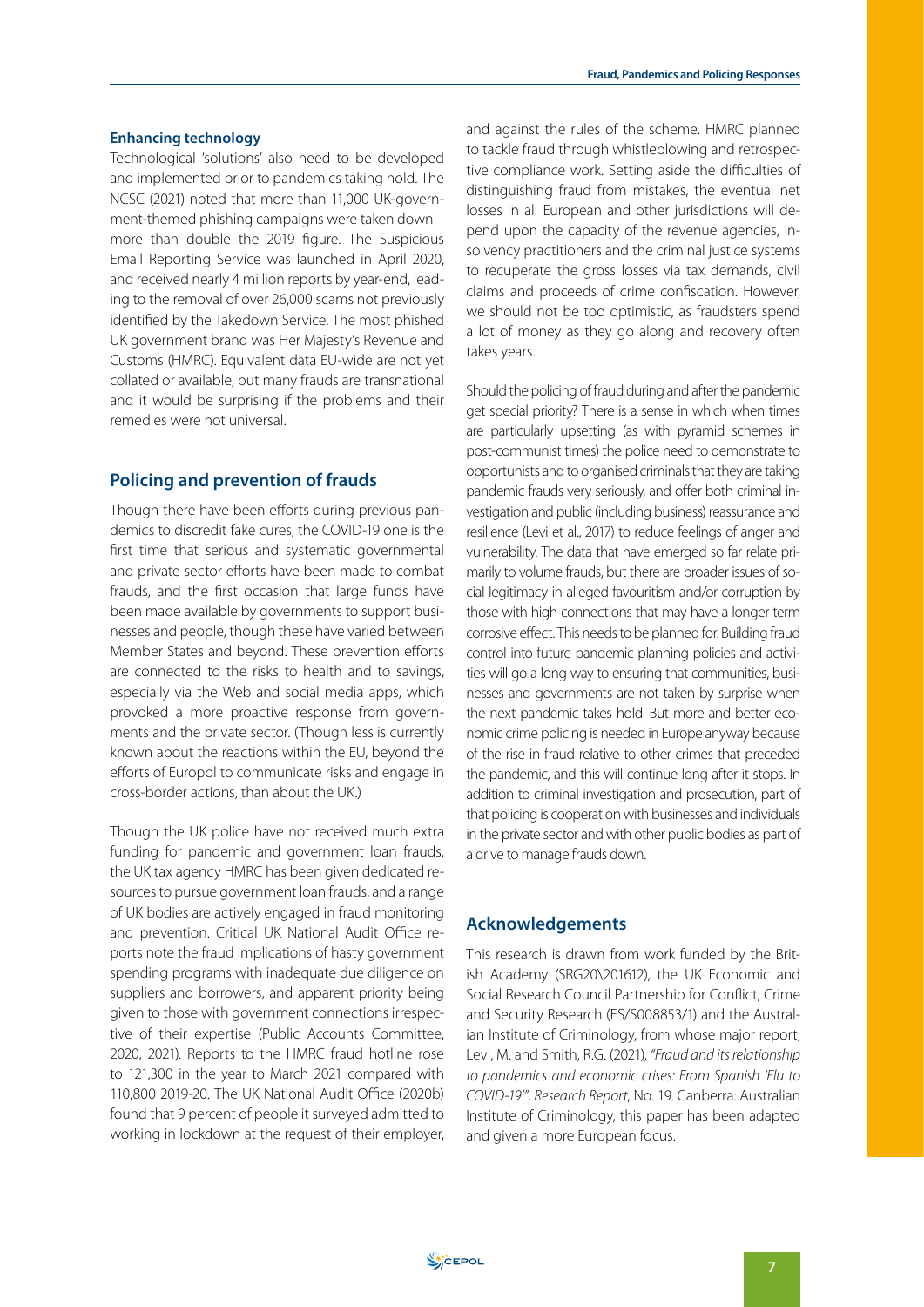## **References**

- Action Fraud (AF), (2020), "UK Finance reveals ten Covid-19 scams the public should be on high alert for", London: Action **Fraud**
- Available at: <https://www.actionfraud.police.uk/news/uk-finance-reveals-ten-covid-19-scams-the-public-should-be-on-high-alert-for>(Accessed 26 June 2021).
- Buil-Gil, D., Miró-Llinares, F., Moneva, A., Kemp, S., & Díaz-Castaño, N. (2021) Cybercrime and shifts in opportunities during COVID-19: a preliminary analysis in the UK. *European Societies*, *23*(sup1), S47-S59.
- Cabinet Office, (2020) *Government functional standard GovS 013: Counter fraud: Counter fraud, bribery and corruption*. London: HM Government. Available at: <https://www.gov.uk/government/publications/government-functional-standard-govs-013-counter-fraud>(Accessed 26 June 2021).
- Europol (2020) *Catching the virus: Cybercrime, disinformation and the COVID-19 pandemic.* The Hague: Europol
- Europol (2021) *SOCTA: A Corrupting Influence.* The Hague: Europol
- Felbab-Brown, V. (2020) "Order from chaos: What coronavirus means for online fraud, forced sex, drug smuggling, and wildlife trafficking", Brookings, 3 April. Available at: [https://www.brookings.edu/blog/order-from-chaos/2020/04/03/what-coronavirus-means-for-online-fraud-forced-sex-drug-smuggling-and](https://www.brookings.edu/blog/order-from-chaos/2020/04/03/what-coronavirus-means-for-online-fraud-forced-sex-drug-smuggling-and-wildlife-trafficking/)[wildlife-trafficking/](https://www.brookings.edu/blog/order-from-chaos/2020/04/03/what-coronavirus-means-for-online-fraud-forced-sex-drug-smuggling-and-wildlife-trafficking/) (Accessed 26 June 2021).
- Government Counter Fraud Function (2020) *Fraud control in emergency management: COVID-19 UK government guidance*. London: UK Government. Available at: <https://www.gov.uk/government/publications/fraud-control-in-emergency-management-covid-19-uk-government-guide> (Accessed 26 June 2021).
- Horgan, S., Collier, B., Jones, R. & Shepherd, L. (2020) 'Re-territorialising the policing of cybercrime in the postCOVID-19 era: towards a new vision of local democratic cyber policing', *Journal of Criminal Psychology*. 11 (3), pp.222-239. DOI: [https://doi.](https://doi.org/10.1108/JCP-08-2020-0034) [org/10.1108/JCP-08-2020-0034.](https://doi.org/10.1108/JCP-08-2020-0034)
- Keller, M.H. & Lorenz, T. (2020) "Coronavirus spurs a wave of suspect websites looking to cash in", *New York Times*, 24 March. Available at: <https://www.nytimes.com/2020/03/24/business/coronavirus-ecommerce-sites.html> (Accessed 26 June 2021).
- Levi, M., Doig, A., Gundur, R., Wall, D. & Williams, M. (2017) "Cyberfraud and the implications for effective risk-based [responses: Themes from UK research](http://orca.cf.ac.uk/95521)", *Crime, Law and Social Change* Vol 67 No. 1, pp. 77–96
- Levi, M. (2008) *The Phantom Capitalists: the Organisation and Control of Long-Firm Fraud*, 2nd edition, Andover: Ashgate.
- Levi, M (2017) 'Assessing the trends, scale and nature of economic cybercrimes', *Crime, Law and Social Change*, 67(1): 3-20.
- Levi, M. & Burrows, J. (2008) 'Measuring the impact of fraud: a conceptual and empirical journey', *British Journal of Criminology*, 48(3), pp. 293-318.
- Levi, M. & Smith, R.G. (2021) "Fraud and its relationship to pandemics and economic crises: From Spanish 'Flu to COVID-19'", in *Research Report*, No. 19. Canberra: Australian Institute of Criminology
- National Audit Office (NAO) (2020a) *Investigation into the Bounce Back Loan Scheme.* London: NAO
- National Audit Office (NAO) (2020b) *Implementing employment support schemes in response to the COVID-19 pandemic.* London: NAO
- National Audit Office (NAO) (2021a) *Good practice guidance: Fraud and Error*. London: NAO
- National Audit Office (NAO) (2021b) *Initial learning from the government's response to the COVID-19 pandemic Crossgovernment*. London: NAO
- National Cyber Security Centre (NCSC) (2020) *Annual review 2020*. London: NCSC. Available at: <https://www.ncsc.gov.uk/news/annual-review-2020>(Accessed 26 June 2021).
- National Cyber Security Centre (NCSC) (2021) *Active Cyber Defence: the Fourth Year*. London: NCSC. Available at: https://v
- Office of National Statistics (ONS) (2020) *Coronavirus and crime in England and Wales: August 2020,* London: ONS. Available at: [https://www.ons.gov.uk/peoplepopulationandcommunity/crimeandjustice/bulletins/coronavirusandcrimeinenglandandwales/](https://www.ons.gov.uk/peoplepopulationandcommunity/crimeandjustice/bulletins/coronavirusandcrimeinenglandandwales/previousReleases) [previousReleases](https://www.ons.gov.uk/peoplepopulationandcommunity/crimeandjustice/bulletins/coronavirusandcrimeinenglandandwales/previousReleases) (Accessed 26 June 2021).
- Office of National Statistics (ONS) (2021) *Crime in England and Wales: year ending December 2020,* London: ONS. Available at: <https://www.ons.gov.uk/peoplepopulationandcommunity/crimeandjustice/bulletins/crimeinenglandandwales/yearendingdecember2020> (Accessed 26 June 2021).
- Public Accounts Committee (2020) *Covid-19: Bounce Back Loan Scheme*, HC 687, London: House of Commons.